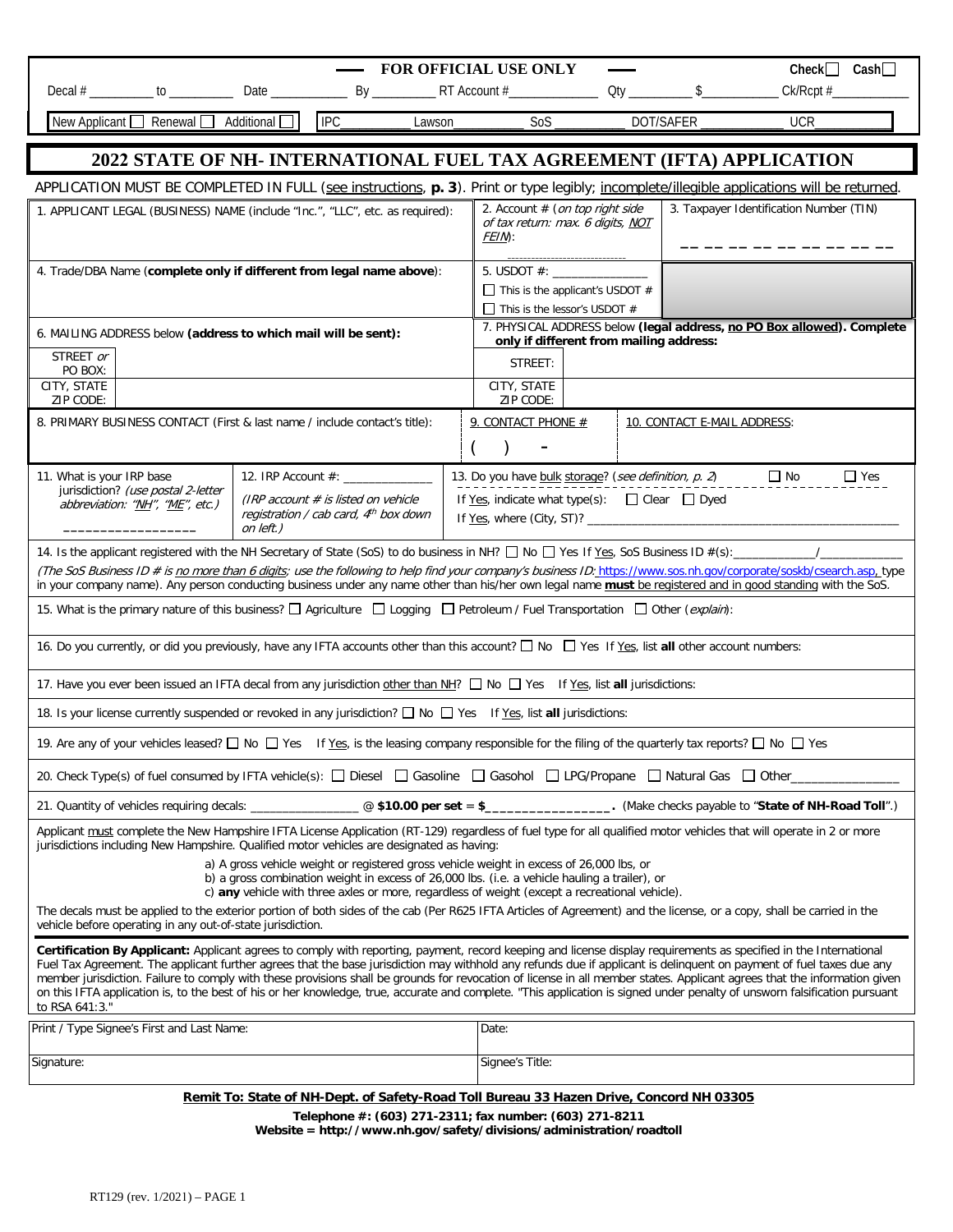|                  |         |                    |                    |                     |                                         |                                                          | Print or type legibly. INCOMPLETE/ILLEGIBLE APPLICATIONS WILL BE RETURNED. See instructions, p. 3 |                      |
|------------------|---------|--------------------|--------------------|---------------------|-----------------------------------------|----------------------------------------------------------|---------------------------------------------------------------------------------------------------|----------------------|
|                  | Plate # | Year of<br>Vehicle | Make of<br>Vehicle | Fuel<br><b>Type</b> | Gross/Combined<br><b>Vehicle Weight</b> | <b>Used with</b><br>trailer?<br>Enter Y or<br>N for each | VIN#                                                                                              | $\#$<br><b>Axles</b> |
| $\mathbf{1}$     |         |                    |                    |                     |                                         |                                                          |                                                                                                   |                      |
| $\mathbf 2$      |         |                    |                    |                     |                                         |                                                          |                                                                                                   |                      |
| $\mathbf 3$      |         |                    |                    |                     |                                         |                                                          |                                                                                                   |                      |
| 4                |         |                    |                    |                     |                                         |                                                          |                                                                                                   |                      |
| 5                |         |                    |                    |                     |                                         |                                                          |                                                                                                   |                      |
| $\boldsymbol{6}$ |         |                    |                    |                     |                                         |                                                          |                                                                                                   |                      |
| $\pmb{7}$        |         |                    |                    |                     |                                         |                                                          |                                                                                                   |                      |
| 8                |         |                    |                    |                     |                                         |                                                          |                                                                                                   |                      |
| 9                |         |                    |                    |                     |                                         |                                                          |                                                                                                   |                      |
| ${\bf 10}$       |         |                    |                    |                     |                                         |                                                          |                                                                                                   |                      |
| $11$             |         |                    |                    |                     |                                         |                                                          |                                                                                                   |                      |
| $12$             |         |                    |                    |                     |                                         |                                                          |                                                                                                   |                      |
| 13               |         |                    |                    |                     |                                         |                                                          |                                                                                                   |                      |
| 14               |         |                    |                    |                     |                                         |                                                          |                                                                                                   |                      |
| 15               |         |                    |                    |                     |                                         |                                                          |                                                                                                   |                      |
| $16\,$           |         |                    |                    |                     |                                         |                                                          |                                                                                                   |                      |
| $17$             |         |                    |                    |                     |                                         |                                                          |                                                                                                   |                      |
| ${\bf 18}$       |         |                    |                    |                     |                                         |                                                          |                                                                                                   |                      |
| 19               |         |                    |                    |                     |                                         |                                                          |                                                                                                   |                      |
| 20               |         |                    |                    |                     |                                         |                                                          |                                                                                                   |                      |
| $21$             |         |                    |                    |                     |                                         |                                                          |                                                                                                   |                      |
| 22               |         |                    |                    |                     |                                         |                                                          |                                                                                                   |                      |
| 23               |         |                    |                    |                     |                                         |                                                          |                                                                                                   |                      |
| 24               |         |                    |                    |                     |                                         |                                                          |                                                                                                   |                      |
| 25               |         |                    |                    |                     |                                         |                                                          |                                                                                                   |                      |
|                  |         |                    |                    |                     |                                         |                                                          |                                                                                                   |                      |

# **Complete all information on all qualified motor vehicles that will have an IFTA decal (use additional sheets if necessary).**

### **Definitions**

**Bulk Storage** – Any fuel tank storage or container greater than 55 gallons. The fuel supply tanks of your motor vehicles or unlicensed equipment are not considered bulk storage.

**Lessor** – The party granting the use of equipment with or without a driver to another.

**USDOT** – US Department of Transportation

**Jurisdiction** –A state of the United States, the District of Columbia (D.C.), a province or territory of Canada, or a state of the United Mexican States.